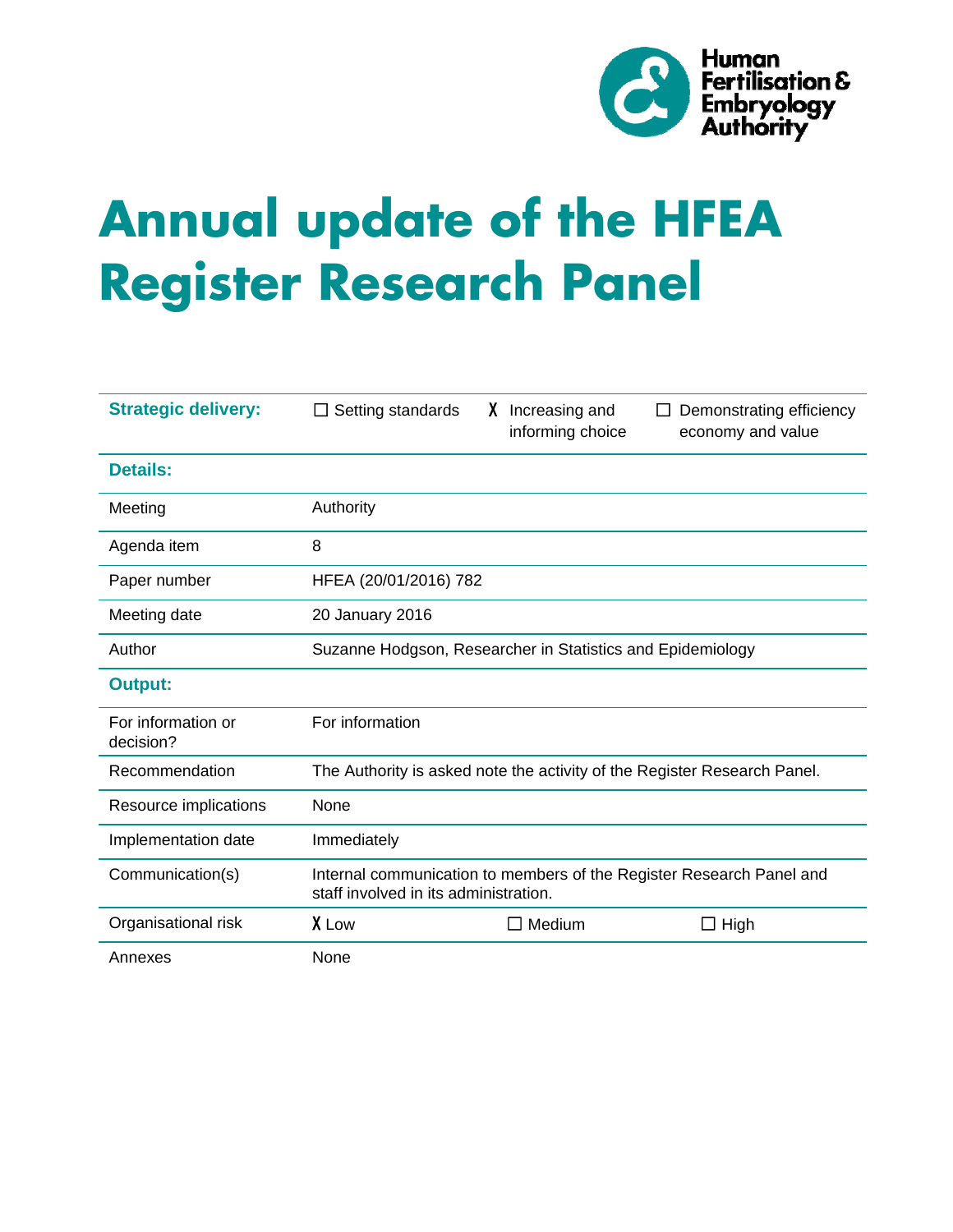# **1. Authority oversight**

**1.1.** The HFEA Register Research Panel (RRP) was set up in 2010 after the law changed to allow the disclosure to external researchers of patients' identifying information. The Authority remains the statutory Oversight Committee and therefore has a duty to exercise oversight of the work of the RRP. This paper fulfils this statutory requirement and has one main purpose: to report on the work of the panel since January 2015.

# **2. Register Research Panel activity since January 2015**

- **2.1.** Since the last report in January 2015, the Panel has received and approved one new application (see 3.5). The Panel has sat on two occasions, to consider a new application. The Executive has continued to meet and correspond with prospective researchers.
- **2.2.** One member of the Panel, the Head of Governance and Licensing, has left the HFEA. His role on the Panel, and as Caldicott Guardian, will be replaced by the new Head of Corporate Governance when in post.

## **3. Update on studies approved in previous years**

#### **Cancer risk and mortality in women after IVF, UCL (approved 2010)**

**3.1.** The principal investigator, Professor Alastair Sutcliffe, presented some of the results of this study at the American Society for Reproductive Medicine in October 2015. The abstract can be found on page e37 of the conference abstract book here:

**www.asrmannualmeeting.org/tyfoon/dnld/pe6afeb6186f44fe80f/abstracts. pdf**

The study reported that there was a small increase in the rate of ovarian cancer in women who had received IVF. This was thought to be linked to the causes of infertility women were seeking treatment for, rather than exposure to the drugs, but the researchers did leave open the possibility that IVF affected the risk. The remainder of the analysis (covering breast and uterine cancer) should be published soon.

## **Mortality and general health in children born after IVF, UCL (approved 2012)**

**3.2.** After some delays last year, and some changes in research team staff, we are currently preparing the data to be transferred to the HSCIC for linkage later this month.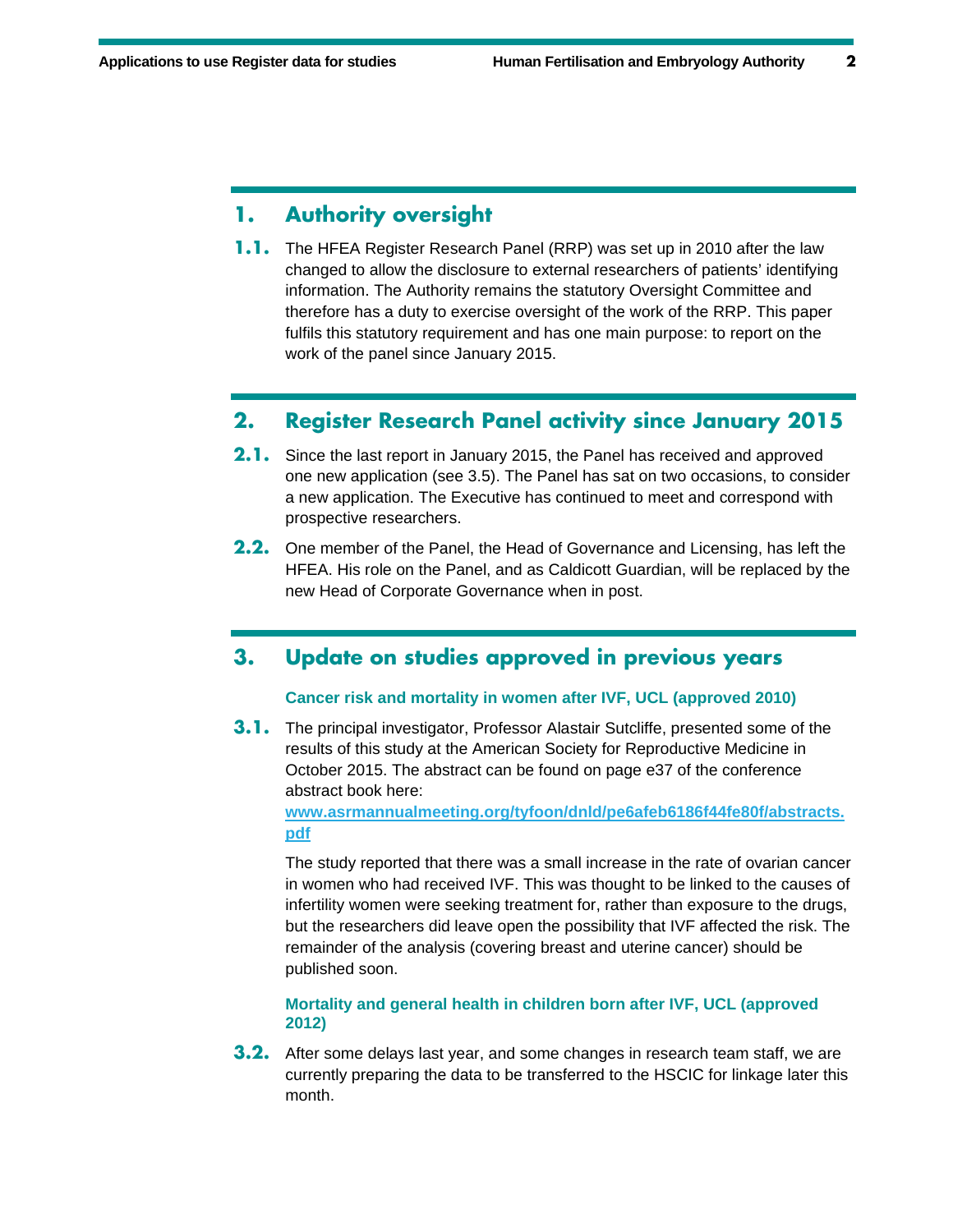**Development and validation of statistical models to predict pregnancy outcomes following in-vitro fertilisation (IVF) treatment, University of Aberdeen (approved 2013)** 

**3.3.** The researchers have completed their analysis and have two papers planned for publication this year.

**EpiHealth Outcomes Project: The effect of maternal age, embryo cryopreservation and culture on perinatal outcomes and child health, University of Manchester (approved 2013)** 

**3.4.** The researchers are still working on their analysis of the data we provided and plan to start writing up in the next few months.

**Investigating the impact of culture media on IVF treatment and child health outcomes: A national culture media questionnaire and HFEA Register data linkage study, University of Manchester (approved 2015)** 

**3.5.** This study aims to identify the impact of different culture media on subsequent live birth rates and birth weights by linking together register data with a questionnaire completed by clinics detailing their media regimes. The researcher will be attending the HFEA offices to complete the linkage and analyses at the end of the month.

# **4. Other papers using HFEA data published this year**

## **Live birth rate associated with repeat in vitro fertilisation treatment cycles<sup>i</sup>**

**4.1.** This study aimed to determine the live birth rate both per egg stimulation and with repeated cycles. It was published in the Journal of the American Medical Association in December 2015. The researchers found that among women in the United Kingdom undergoing IVF, the cumulative live-birth rate after six cycles was 65.3%, with variations by age and treatment type. Their findings suggest there is evidence to support the efficacy of extending the number of IVF cycles beyond three or four. The paper is available freely online here: **http://jama.jamanetwork.com/article.aspx?articleid=2478204** and received significant press coverage, being reported in The Times, Daily Mail, Daily Express and on BBC radio.

## **Treatment cycles factors affecting embryo viability and uterine receptivityii**

**4.2.** This statistical modelling study was published in the Reproductive BioMedicine Online in November 2015 and attempted to distinguish between factors acting on the embryo directly and those acting through the uterine environment. This found that (as would be expected) maternal age has a major effect, mainly on the embryo, but also on the uterine factors to a lesser extent. This work suggests that embryo culture has both direct effects of the in-vitro environment during the first few days of the embryo's life; but also the delay in transfer following extended culture or cryopreservation may well lead to an altered